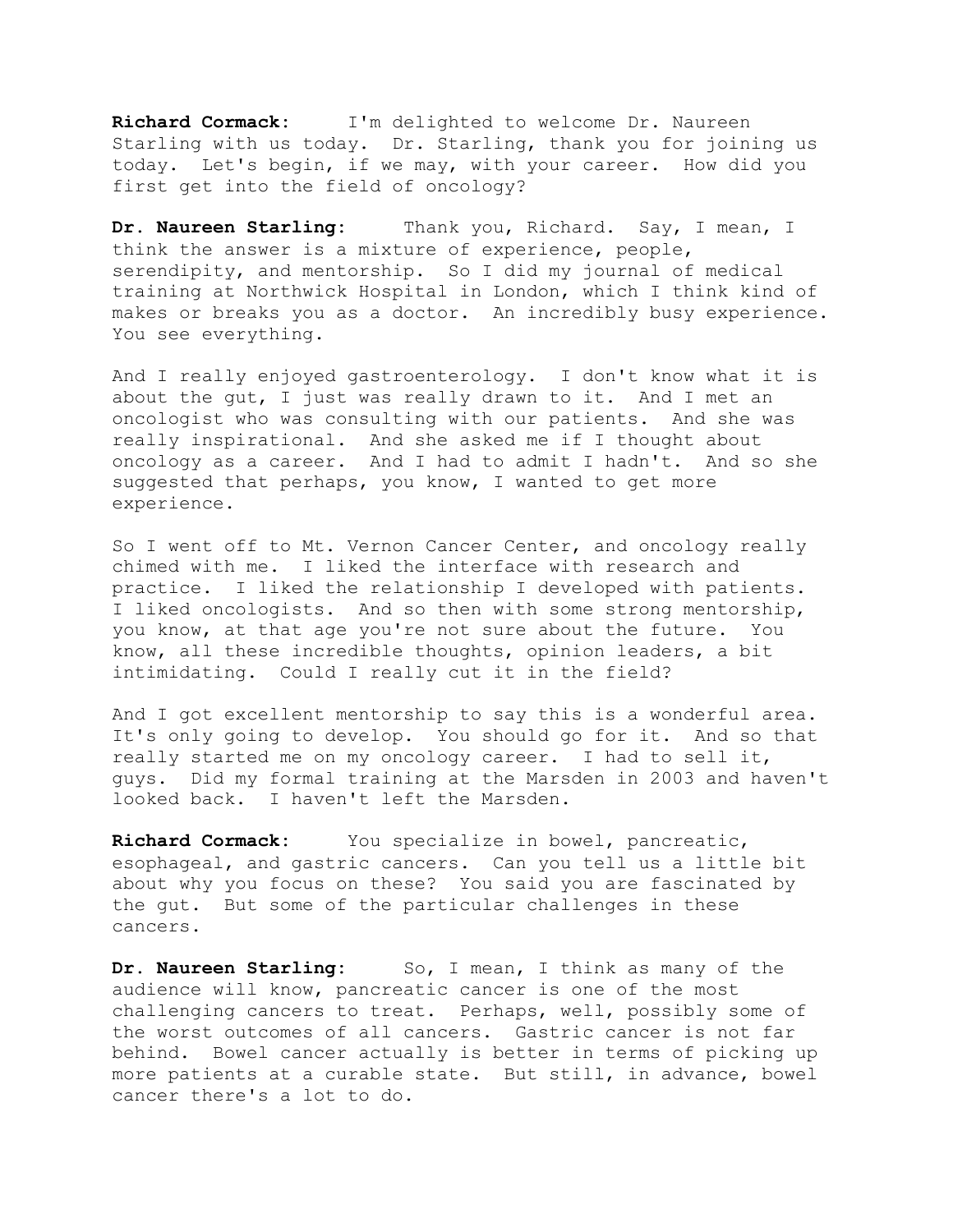So for me, the challenge also represented a motivating factor. I think we can do better. I think it's dreadful that we haven't made more progress. So I think that's motivating from a research perspective. I think it's a huge unmet need for patients. We have to do better.

And I think therefore the opportunity is there to make a difference. And I think currently we are in an unprecedented time of scientific data science, technology, development, and discovery. And I think those areas can rightly coverage on these more difficult-to-treat cancers. So that's why I am fixed on these cancers.

**Richard Cormack:** If we focus on this year because obviously this year has been a year like no other in terms of the disruption we've seen, and I know it's had a huge impact on the treatment of non-COVID illnesses and kind of on elective surgeries. Can you talk a little bit about the impact of COVID-19 on cancer care in the UK and how you and your team have adapted in this environment?

**Dr. Naureen Starling:** Yeah, I think for all of us it's been an incredibly challenging time. So at the beginning of the pandemic, honestly, we had never experienced anything like it. There was an extreme anxiety about vulnerability of cancer patients, having surgical procedures, radiotherapy, basically chemotherapy, and other drug treatments and whether we could safely treat these patients. And then there was the a fear of the NHS being overwhelmed in terms of capacity, and cancer and other disease areas, cardiovascular, for instance, not being able to access services.

So incredibly challenging. However, there was an exceptional rate of response and scale of response to that across the country. And just to give my perspective, from the Marsden assistance leader in cancer, from day one people sprung into action. So in terms of treating cancer patients, surgery obviously major curative therapy, a big focus on what we would do then and how we could do that safely. And direction of travel but looking at the experience from China, from Italy, that we needed to establish COVID-free environments and utilize independent sector capacity if necessary.

And so the Marsden and other centers in London, UCLH, Guy's and Thomas' established COVID-free cancer hubs and rapidly reestablished surgery for cancer patients. That was enormously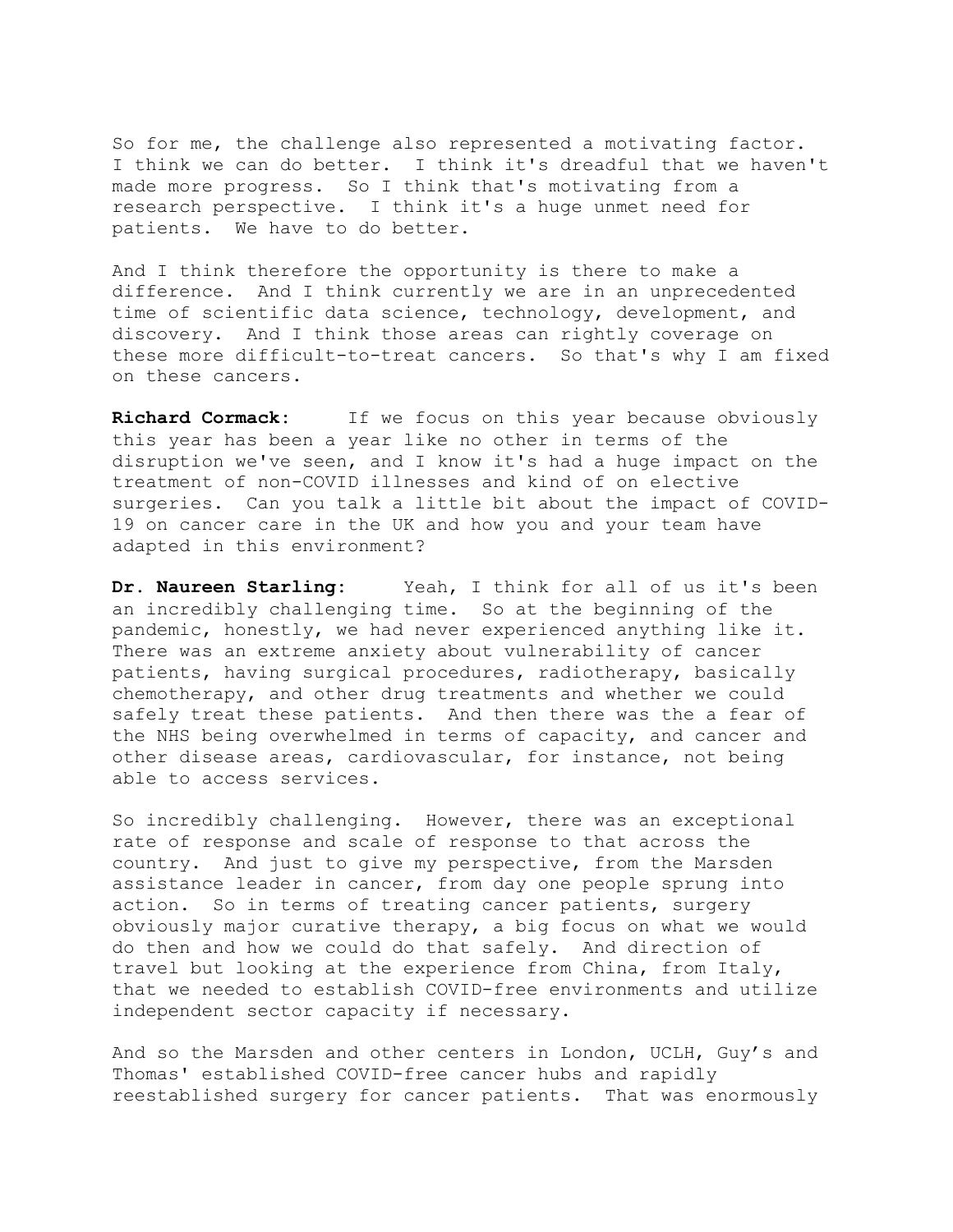helpful.

In terms of other cancer treatments, radiotherapy, now, this is the direction of travel anyway in research, but it just got accelerated and that's good. So giving radiotherapy in more innovative ways. Higher doses, fewer visits to the hospital. We were always heading in that direction, but that got implemented across the UK. And that's being now audited and monitored.

And then in my area, drug therapy, you know, how could we give treatments which were more COVID friendly? The UK government, to its credit, established 160 million pound fund to accelerate access to innovative treatments that perhaps didn't have as much risk or as many visits. And that has been hugely welcomed. I think also we stepped up, you know, other ways of working in the hospital, remote consultations. Again, things that we needed to establish in the NHS just got accelerated a lot.

And then from my own hospital's perspective, the Marsden charities sprung into action and launched a COVID-19 appeal which, you know, Goldman Sachs also generously supported. And what that facilitated us to do is we have a lot of global thought leaders in our institution. We got together, and we asked ourselves the Richard Cormack: How can we use our expertise, our technology, and our knowledge to make a difference for cancer patients in this COVID period? And we rapidly established some research protocols. I won't go through all of them, but I'll give you a couple of examples.

So what is the immune response of cancer patients on chemo to COVID? And how can we use that information to safely deliver treatments? Over a thousand-patient study. Several hundred in it already. Collaboration with the Crick, who are absolutely major in immunology. And then I established a liquid biopsy diagnostic protocol. So we have huge strengths in liquid biopsies, detecting tiny quantities of cancer in the blood. We have the technology. We're running loads of clinical trials. And we had a problem with diagnostics. And we needed patients to access diagnosis in order to start treatment. So we've started that in the pilot phase, and that's been extremely helpful but also really informative to how we might actually do that approach in routine practice in the future.

**Richard Cormack:** Cancer, turning back to the kind of disease and the strides that people are making, you and your colleagues are making, I mean, unfortunately, it's something that continues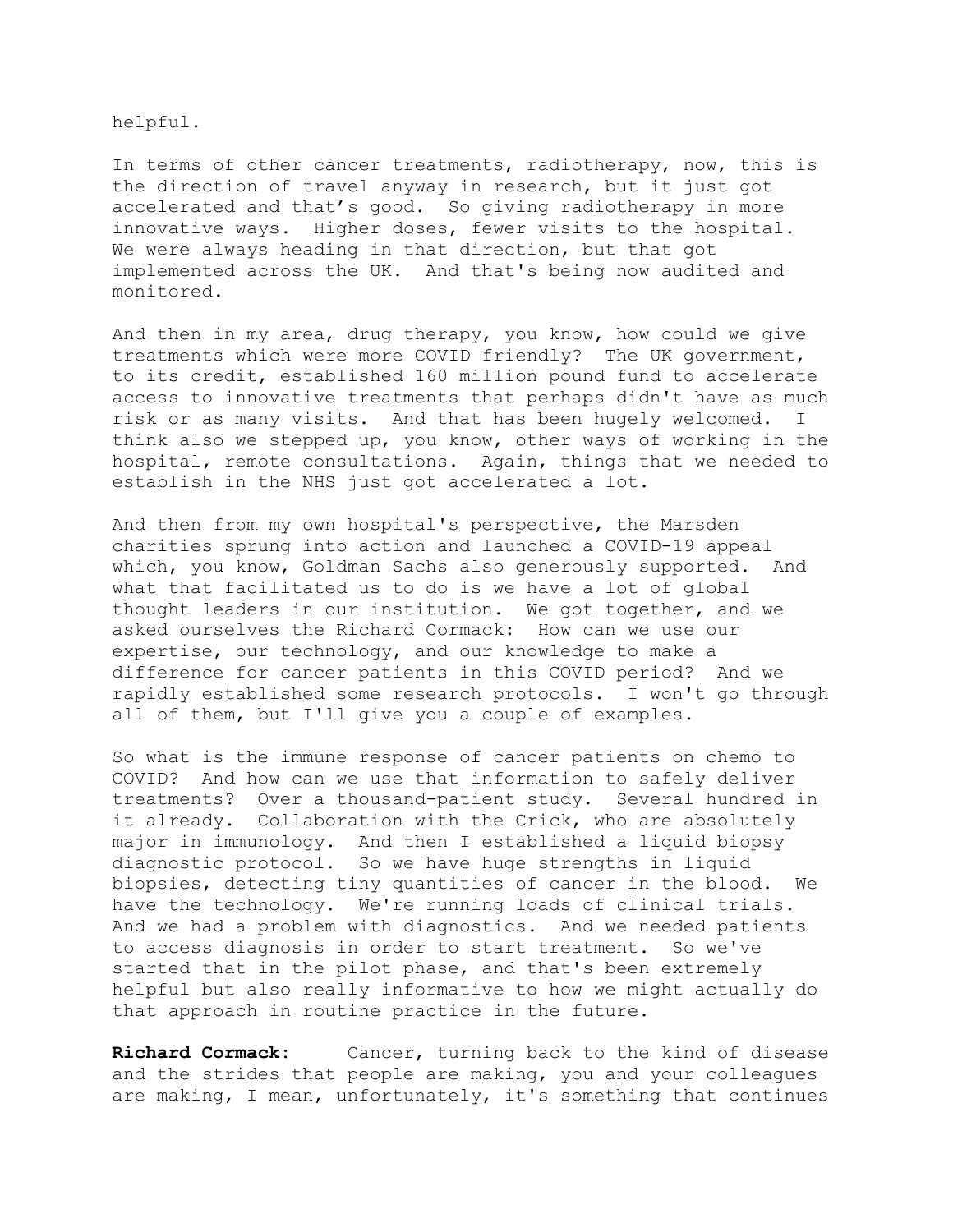to impact so many of us. As you've said, you know, there have been great strides that have been made both in terms of treatment and research. You know, what are the other breakthrough treatments that you're seeing at the moment? And kind of where do you kind of have the most optimism?

**Dr. Naureen Starling:** So I think, I mean, the two main areas have been around, in my view, precision medicine across all cancers. So, you know, bowel cancer is not just one disease. And no two patients are actually the same in their makeup of the cancer. And it's about trying to A) understand that and B) exploit it therapeutically. And there have been huge strides in that. So I think the precision environment globally and in the UK particularly has really accelerated.

Say, for precision medicine you need technologies, precision tools to be able to identify these people. And then you need the treatments to successfully exploit the things that you find. So I think that has really changed in the last decade or so.

You know, if you think back to the sequencing of the human genome, that took years and billions of dollars to sequence the first human genome. We can now sequence the patient's cancer genome for at cost probably under 1,000 pounds in a few days. That is extraordinary. And I think that has really in the last few years accelerated the field of precision medicine.

So to give you an example in my area in bowel cancer, there are different groups of patients. There is a group of patients, 10%, whose tumors have a switch on. The [UNINTEL] mutation. It's also a mutation seen in melanoma. Now, we can identify these patients. They don't do as well as other bowel cancer patients. But the field moved quickly to find targeted treatments for those group of patients.

The regulators have approved a number of targeted combinations for that group of patients and really satisfyingly nice within the UK, just approved that combination for UCLH just a few weeks ago after an initial rejection. We campaigned, turned the decision around. And that's brilliant for that group of patients.

There is also a group of patients in bowel cancer, 4%. So you may think, oh, that's not that many, but bowel cancer is the fourth most common cancer in the world. 4% is a lot of patients whose tumors have a different defect. Something called mismatched repair deficiency. Their tumors are really shining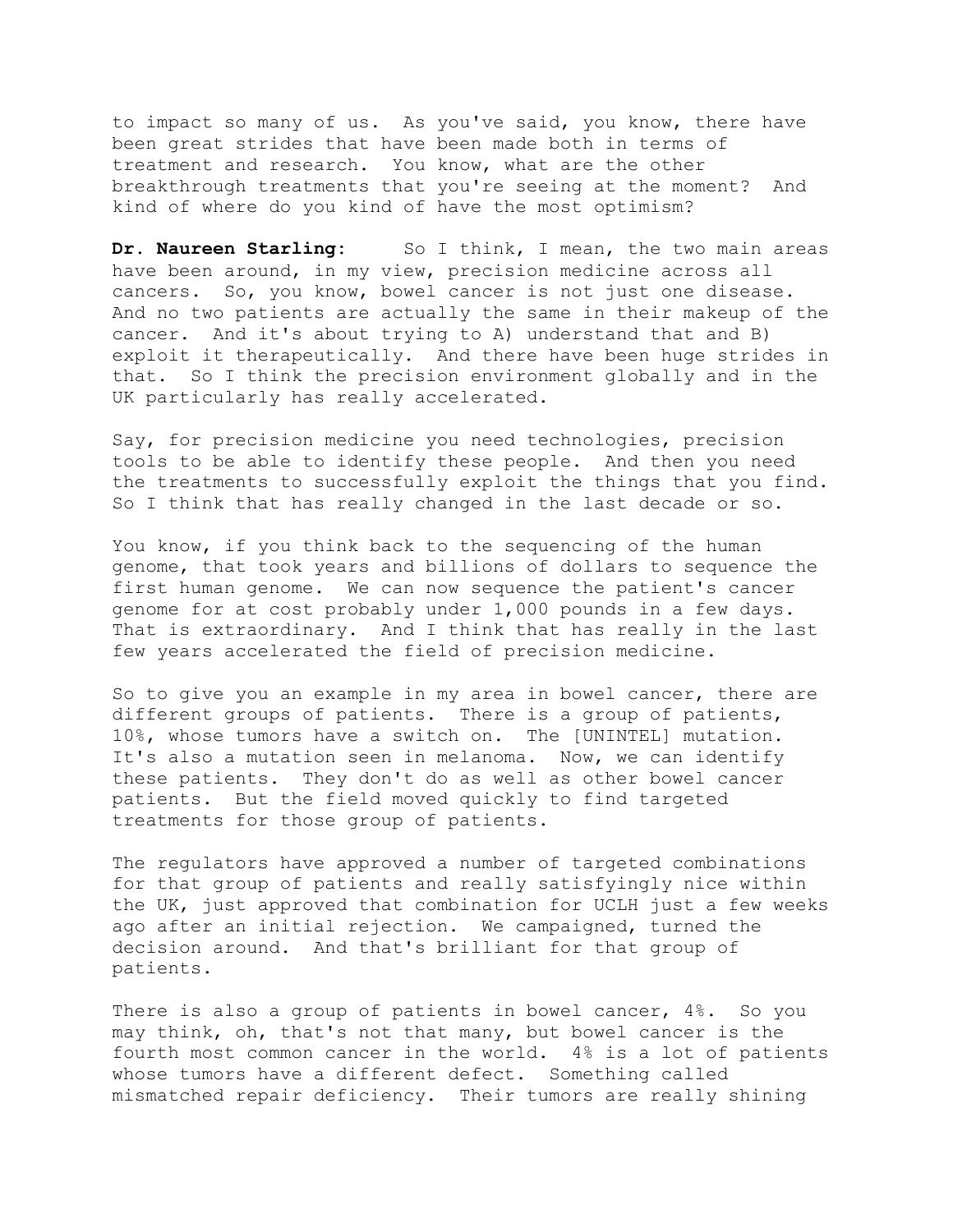to the immune system and lots of mutations. And immunotherapy really works in those patients. We've now seen a trial reported recently where we may replace chemotherapy as the first treatment for patients presenting with advanced bowel cancer with that abnormality. That's a major breakthrough. The regulators are currently looking at it. And NICE will be looking at that early next year for whether we can use that in ULHS. I hope so. I think the data stack up.

That again is an immunotherapy approach but leveraging a precision medicine approach.

Richard Cormack: Right. One of the big challenges -- and you touched on this in terms of the impact of COVID -- is early diagnosis. Perhaps you can talk about that and kind of why are we not better at it? And how can we get better?

Dr. Naureen Starling: So I think it's multifactorial. I think it's around the health care system and how it's organized in terms of getting people quickly through a symptoms diagnosis and treated. I think it's around health behaviors. A number of patients in my clinic have said, "Do you know what? I actually did have these symptoms for months and months, but I just thought it probably won't be anything." And then there's something around the tests that we can deploy.

So in terms of early detection, screening of an asymptomatic population is a very challenging thing, both from, you know, the tests that you can deploy and the resource structure and utilization. I think there are also several difficult-todiagnose cancers at an early level. Pancreatic cancer, I mentioned that earlier. Gastric cancers. Some head and neck tumors.

 So it's probably a conglomeration of all of those things. Now in the Oak Cancer Center [sp?], we aim to have a whole floor designated to early detection but integrated with research. So we'll ask every patient to be a research patient in terms of sampling and understanding what tests can be developed. Now, you may have heard, we argue probably you will have heard in the news last week, it was a very big deal, the UK government have entered a partnership with Grail [sp?], who have designed a liquid biopsy test. Going back to liquid biopsies, detecting tiny fragments of cancer in the blood circulation. Their test is unique in that a component of the test, a methylation component, that can identify where that cancer has come from, which tissue. So in theory, it could identify, pick up 50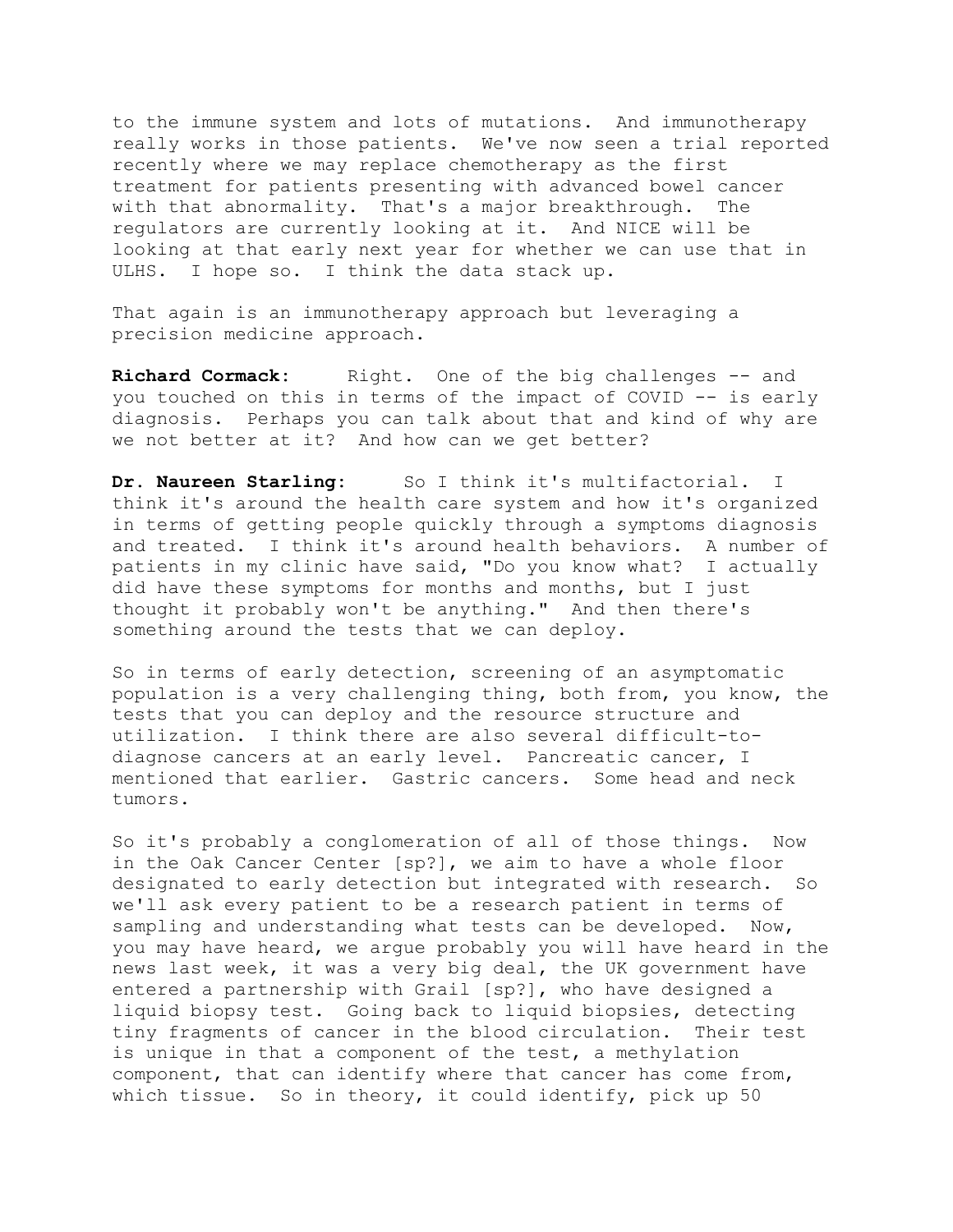different cancers. Not all cancers. Prostate cancer, for instance, is not on there.

And I think that's extremely bold and ambitious for a health care system to do that. They're piloting this in 165,000 NHS patients. If successful, they'll roll that out to a million patients. And here we therefore maybe have the start of a diagnostic test that is actually easy, is more palatable to patients than some of the things we offer and could be rolled out more easily. Obviously we need to see what the data show, but, you know, I think we are on the cusp of a major change.

Richard Cormack: Right. I'd like to thank you for joining us today, for taking the time to share so much about your critical work that you're doing for all of us. Thank you, Naureen.

**Dr. Naureen Starling:** Thank you. Thanks, Richard. Thanks, all.

*This transcript should not be copied, distributed, published or reproduced, in whole or in part, or disclosed by any recipient to any other person. The information contained in this transcript does not constitute a recommendation from any Goldman Sachs entity to the recipient. Neither Goldman Sachs nor any of its affiliates makes any representation or warranty, express or implied, as to the accuracy or completeness of the statements or any information contained in this transcript and any liability therefore (including in respect of direct, indirect or consequential loss or damage) is expressly disclaimed. The views expressed in this transcript are not necessarily those of Goldman Sachs, and Goldman Sachs is not providing any financial, economic, legal, accounting or tax advice or recommendations in this transcript. In addition, the receipt of this transcript by any recipient is not to be taken as constituting the giving of investment advice by Goldman Sachs to that recipient, nor to constitute such person a client of any Goldman Sachs entity.* 

*This transcript is provided in conjunction with the associated video/audio content for convenience. The content of this transcript may differ from the associated video/audio, please consult the original content as the definitive source. Goldman Sachs is not responsible for*